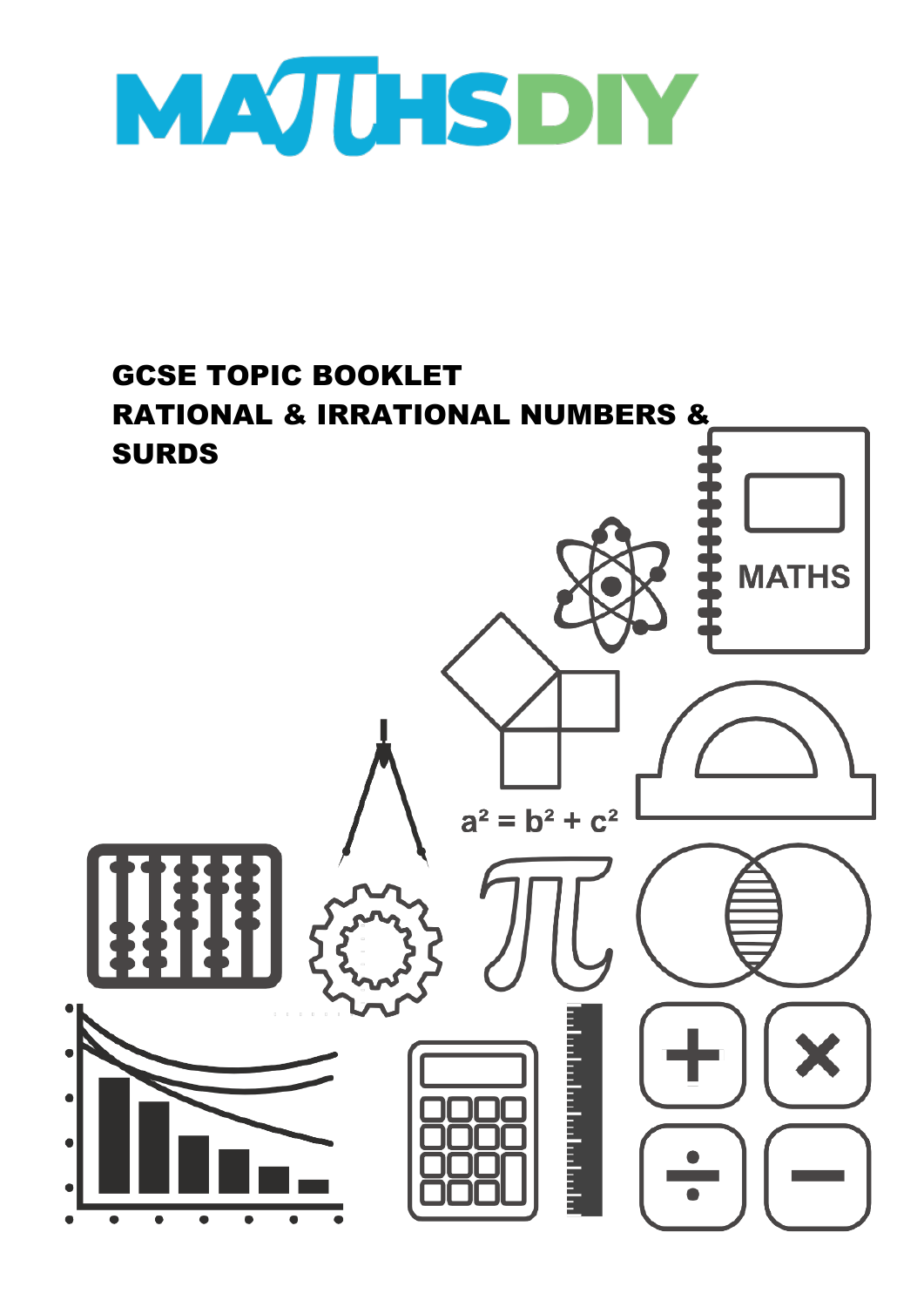$\overline{1}$ .

Expand  $(5 - \sqrt{2})^2$  and state whether the result is rational or irrational.

 $(2)$ 

Simplify  $(\sqrt{75}-\sqrt{3})^2$  and state whether your answer is rational or irrational.  $\overline{2}$ .

 $(2)$ 

Show that  $(\sqrt{72} - \sqrt{2})^2 = 50$ .  $\overline{3}$ .

> > $(2)$

 $(2)$ 

Write down a value of x for which  $x^{\frac{3}{2}}$  is rational.  $\overline{4}$ .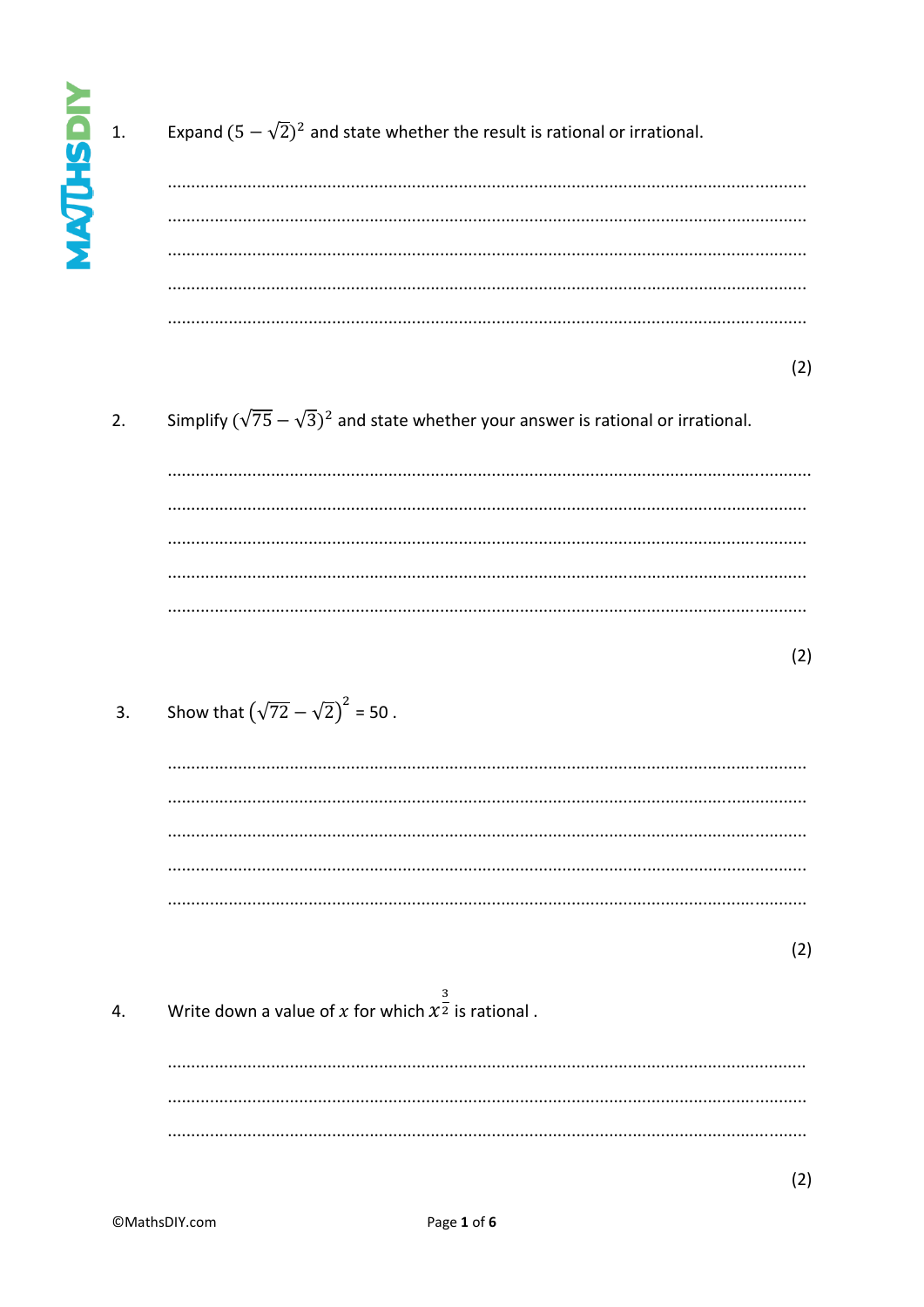| <b>MAJUHSDIY</b> | 5. | Show that $(\sqrt{3} + \sqrt{12})^2 = 27$ .    |
|------------------|----|------------------------------------------------|
|                  | 6. | (2)<br>Give an example of an irrational number |
|                  |    | whose square is rational,<br>a)                |
|                  |    |                                                |
|                  |    |                                                |
|                  |    | (1)                                            |
|                  |    | b)<br>whose square is irrational.              |
|                  |    |                                                |
|                  |    | (2)                                            |
|                  | 7. | Find the value of $(\sqrt{32} + \sqrt{2})^2$   |
|                  |    |                                                |
|                  |    |                                                |
|                  |    |                                                |
|                  |    |                                                |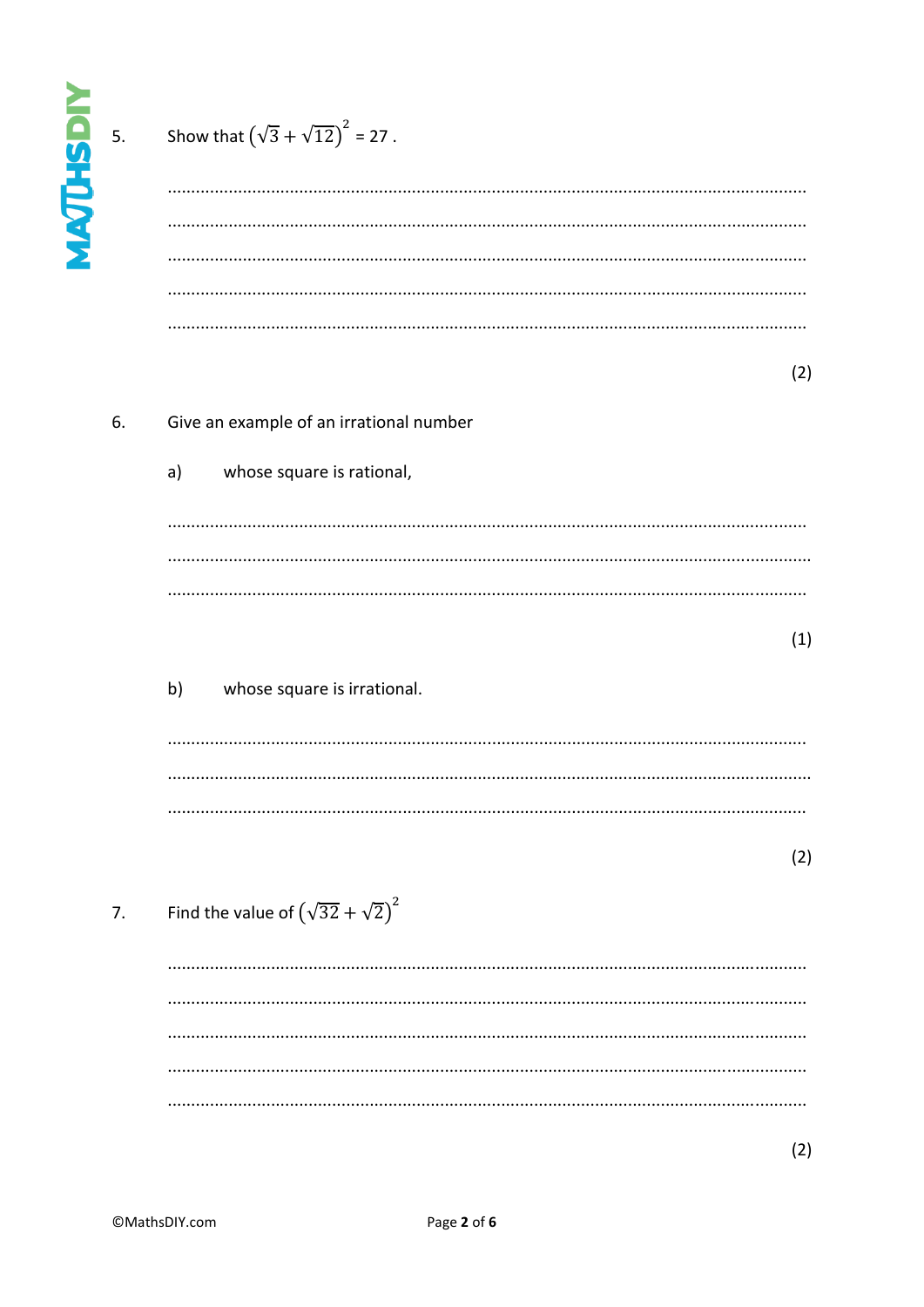**NATUSHTM** 

| Given that $x = \sqrt{12}$ , $y = \sqrt{3}$ and $z = \sqrt{6}$ , simplify each of the following,<br>indicating in each case whether your answer is rational or irrational. |  |  |
|----------------------------------------------------------------------------------------------------------------------------------------------------------------------------|--|--|
| a) $xy-4$                                                                                                                                                                  |  |  |
|                                                                                                                                                                            |  |  |
| $rac{x}{yz^2}$<br>b)                                                                                                                                                       |  |  |
|                                                                                                                                                                            |  |  |
| c) $(z + y)^2$                                                                                                                                                             |  |  |
|                                                                                                                                                                            |  |  |
| (5)                                                                                                                                                                        |  |  |

9. Do not use a calculator when answering this question. All working must be shown. Simplify each of the following, indicating in each case whether your answer is rational or irrational.

a) 
$$
\frac{6}{\sqrt{3}} + \sqrt{48}
$$
  
\n  
\nb)  $(3 - \sqrt{2})^2$ 

 $(4)$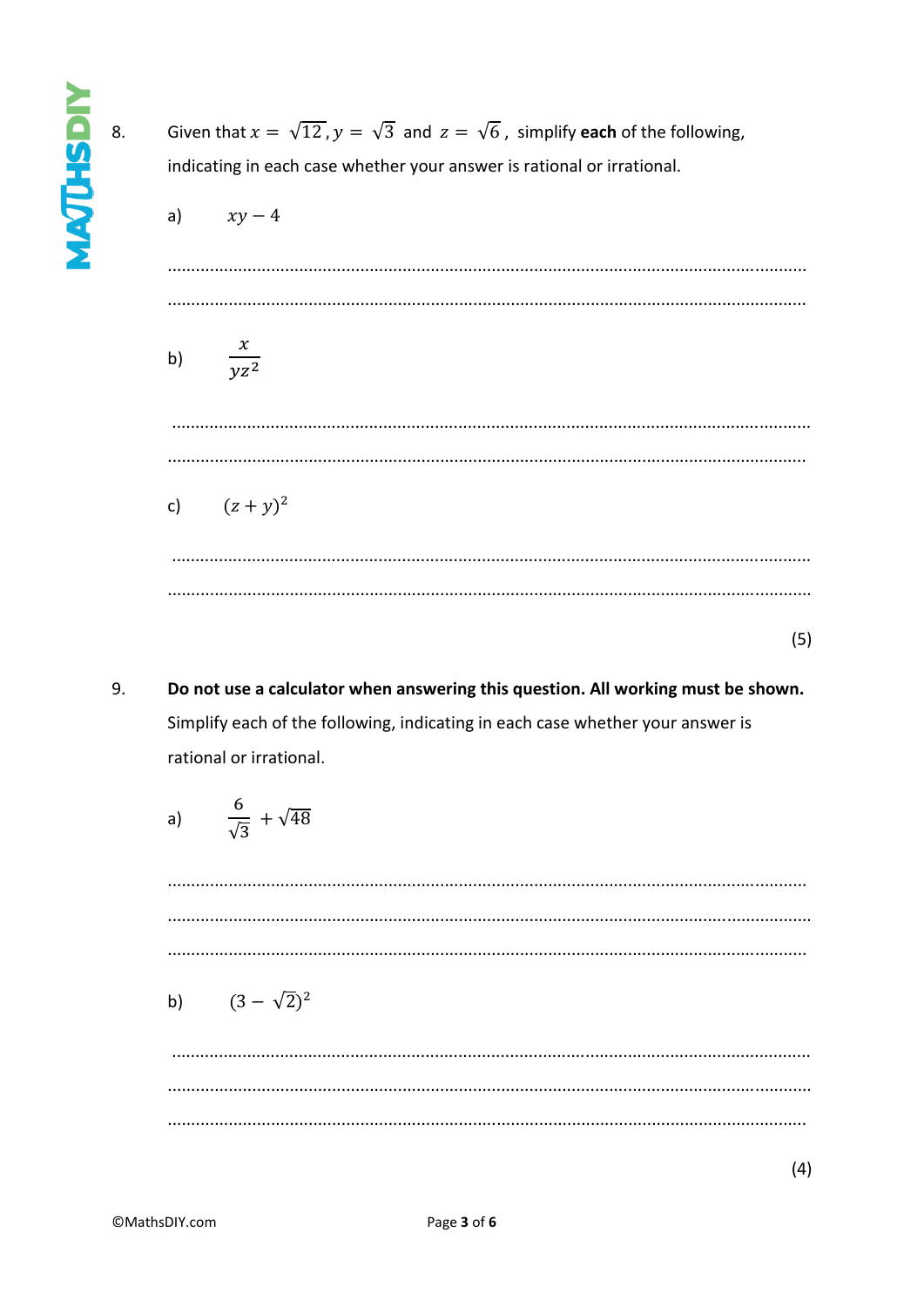$10.$ 



State clearly whether your answer is rational or irrational.

 $(2)$ 

Simplify  $\frac{(5\sqrt{3})^2 - \frac{2\sqrt{18}}{\sqrt{2}}}{\sqrt{2}}$ .  $11.$ 

State clearly whether your answer is rational or irrational.

 $(5)$ 

Simplify  $(\pi\sqrt{20} - \pi\sqrt{5})^2$ , leaving your answer in terms of  $\pi$ . 12.

 $(3)$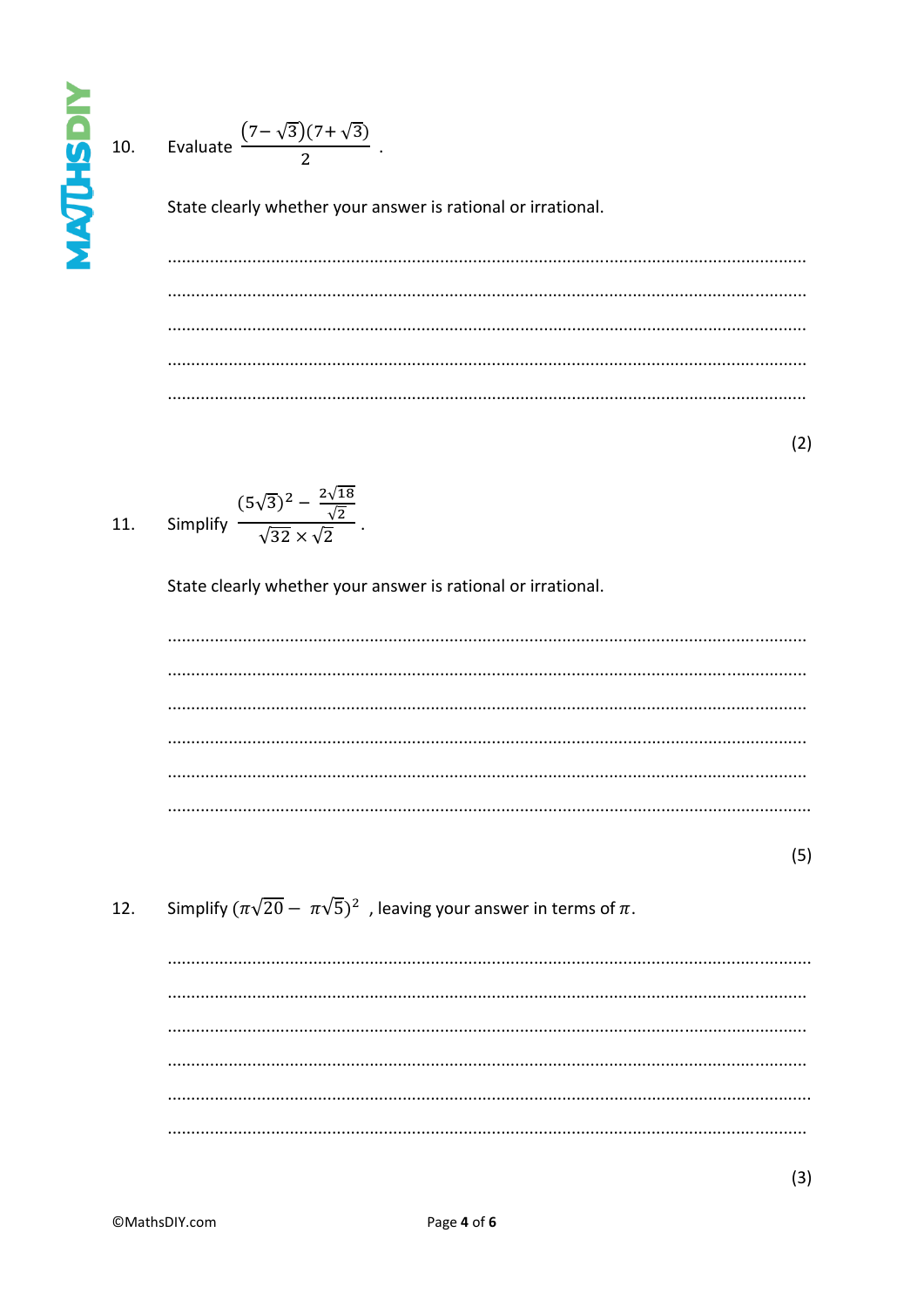| 13. | Given that $f = \sqrt{2}$ , $g = \sqrt{5}$ and $h = \sqrt{10}$ , simplify each of the following,<br>indicating in each case whether your answer is rational or irrational.<br>a) $fg + h$ |  |  |
|-----|-------------------------------------------------------------------------------------------------------------------------------------------------------------------------------------------|--|--|
|     | $\frac{fg}{h}$<br>b)                                                                                                                                                                      |  |  |
|     | c) $fh$                                                                                                                                                                                   |  |  |
|     | (3)                                                                                                                                                                                       |  |  |
| 14. | Simplify $\sqrt{288}$ , leaving your answer in surd form.                                                                                                                                 |  |  |
|     | (2)                                                                                                                                                                                       |  |  |
| 15. | Simplify $\sqrt{3}(5 + \sqrt{3}) - \sqrt{3}(5 - 2\sqrt{3}).$                                                                                                                              |  |  |
|     |                                                                                                                                                                                           |  |  |